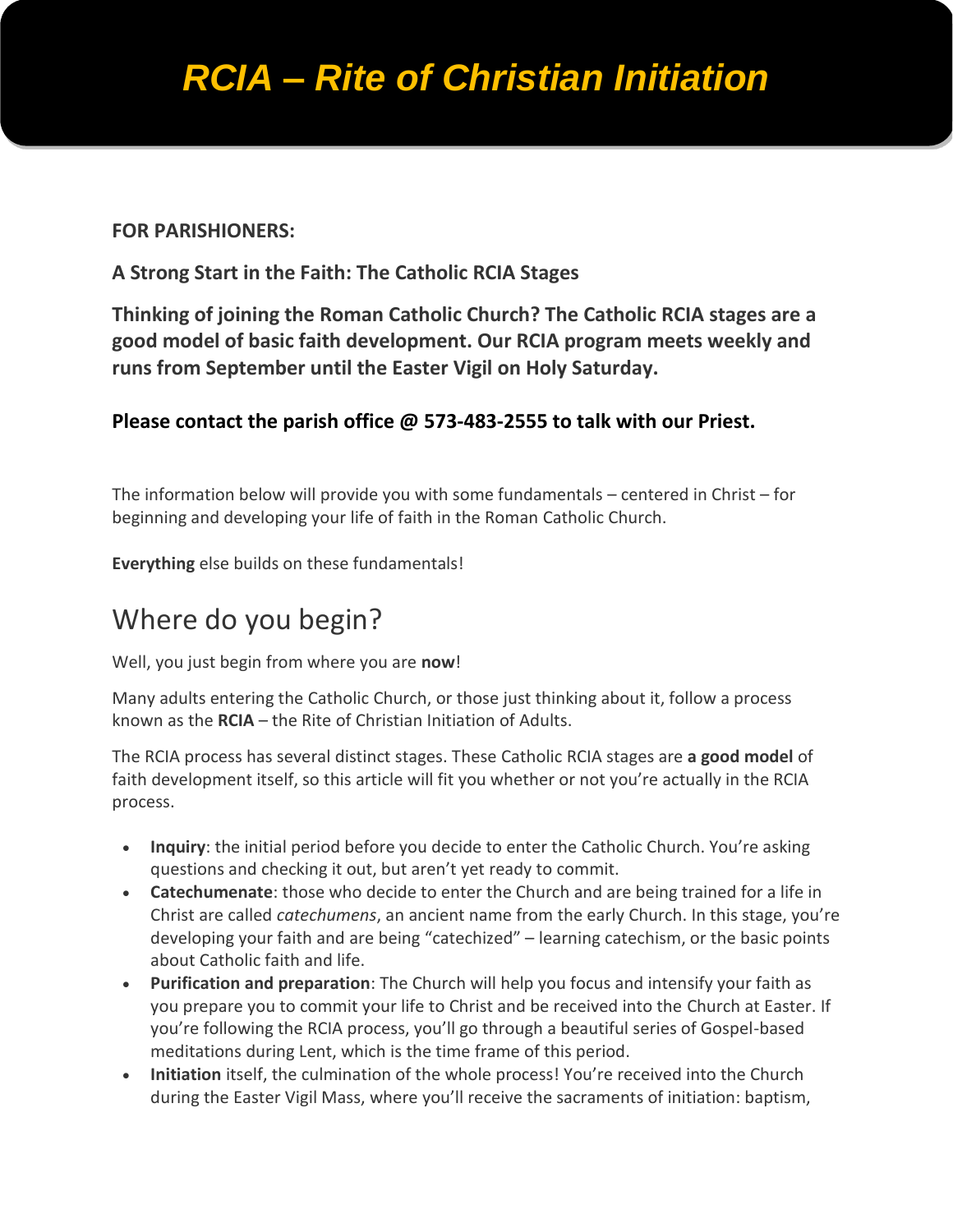confirmation, and Eucharist. (If you've already been baptized, you won't be baptized again.)

• **Mystagogy**: after reception into the Church at Easter, this period lets you reflect and learn more about the mysteries of the Mass and the Sacraments that you now participate in fully.

## Laying a strong foundation

Faith will be the foundation of your life.

Make that foundation solid!

Go slowly, make sure you've developed the basics well. That will help you avoid discouragement and frustration, two big enemies of faith development.

Also be aware of the [importance of orthodoxy](http://www.beginningcatholic.com/catholic-orthodoxy) in the information you receive. ("Orthodoxy" here means "accurate and faithful" teaching.)

Make sure that you're satisfied with your own faith development in each of the Catholic RCIA stages before moving on to the next. Don't let pressure from anyone else make you move on. Also watch out for calendar-based pressure – don't say things like, "If I don't start catechesis now, I won't be done this Easter!" That's the wrong basis for making a decision about your faith and your life!

I know, sometimes it seems like it takes a long time to work through all of the Catholic RCIA stages. But…

Don't rush it!

# RCIA stage 1: Just Looking

In the **inquiry** stage, you're just finding out about Jesus, Christianity, and the Catholic Church.

Your main task here is to explore and develop your faith enough so you can make an informed *initial* decision about entering the Catholic Church. The final decision won't come for a long time, when you actually enter the Church at Easter and receive the sacraments of initiation.

The [RCIA inquiry stage](http://www.beginningcatholic.com/rcia-inquiry-stage) page has lots of detailed guidance for you during this stage.

Even if you're past the inquirer stage, you should **still read** that section to make sure you've covered the right ground. You'll need to rely on that foundation later!

# RCIA stage 2: Learning about the Faith

In the catechumenate, your faith has begun to develop. Now you need to learn and grow more.

You focus on **catechesis** in this stage: learning about the faith, how to live as a Christian, and developing your interior life.